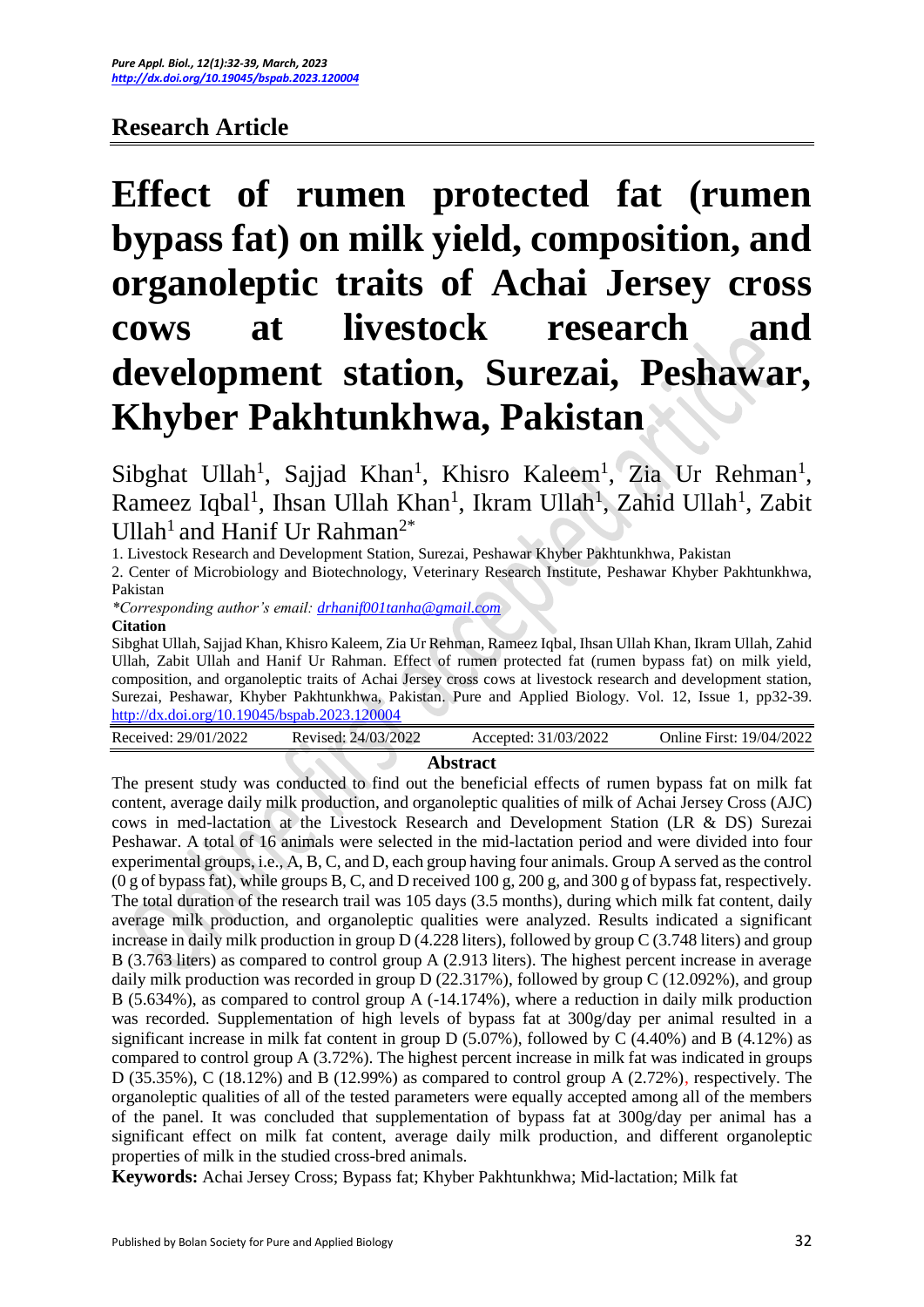## **Introduction**

In Pakistan, the constraints in raising livestock production are the nonavailability of cash crops and a shortage in quality and quantity of animal feed throughout the year. Livestock play a key role in the agricultural economy and play a multifaceted role in providing livelihood support to the rural population. The shortage of feed resources coupled with their poor nutritive value lowers the productivity of dairy animals. Demand for energy is very high during the early stages of lactation, but supply does not commensurate with demand, thus affecting the production potential of an animal **[1]**. Large animals depend on body reserves to fulfil energy needs, which leads to significant loss in body weight and milk production.

Rumen-protected fat plays an important role as an energy source in dairy animals **[2- 5]**. As unprotected fat is limited to 3% of dry matter (DM) intake in ruminants which decreases dry matter and fiber digestibility, makes it necessary to use protected fat in the animal's diet **[6]**. Furthermore, unprotected fat has a depressing effect on rumen cellulolytic microbial activity **[7]**. Supplementing ration with bypass fat enhances energy intake in early lactation, which lowers the risk of energy balance in lactation in dairy animals **[8]**.

Bypass fat plays an important role in nourishing high producing crossbred cows, thereby increasing the energy level. Dietary fat, which resists lipolysis and bio hydrogenation in the rumen by rumen micro-organisms but gets digested in the lower digestive track is known as "bypass fat". Bypass fat protects the nutrient from degradation and bio hydrogenation in the rumen with an increase in the energy density of the diet, enabling the animals to meet their energy and essential fatty acid requirements, expressing their milk production potential to the fullest extent **[9]**.

It doesn't interfere with rumen fermentation but supplies more energy to the animal for more milk synthesis after being digested in the abomasum. This helps in increasing unsaturated fatty acids in milk, which can produce softer butter and safer milk for human consumption, especially for heart patients **[10, 11]**. On the other hand, **[12]**stated that supplementation of bypass fat has no effect on the body weight gain and body condition score of supplemented animals. The current study was designed to find out the effects of different levels of rumen bypass fat on milk fat content, average daily milk production, and organoleptic traits of milk from AJC cows at LR and DS, Surezai Peshawar.

## **Materials and Methods**

The present research trial was conducted to find out the effect of rumen bypass fat on milk yield, milk fat content, and organoleptic traits of AJC Cross Cows.

## **Study location**

The study was conducted for a period of three and a half months (105 days) at the LR & DS Surezai, Peshawar. AJC cows were selected for the research trial to determine the effects of different levels of rumen bypass fats on milk production, milk composition, and organoleptic traits.

## **Experimental design**

Sixteen Achai Jersey cross cows of the nearly same lactation period were selected for the study. All of the relevant information for these cows was obtained from the stock register of the Farm Management Section. Each experimental animal was treated with ecto and endo-parasites before conducting the experimental trial. Experimental animals were divided randomly into four groups, i.e., A, B, C, and D, with four animals in each group. Animals in control group A were fed with a basal diet (green fodder, wheat straw, and concentrate ration) only*.* Animals in groups B, C, and D were fed with a basal diet supplemented with rumen-protected fat containing long-chain saturated fatty acids at rates of 100, 200, and 300g/day/lactating animal, respectively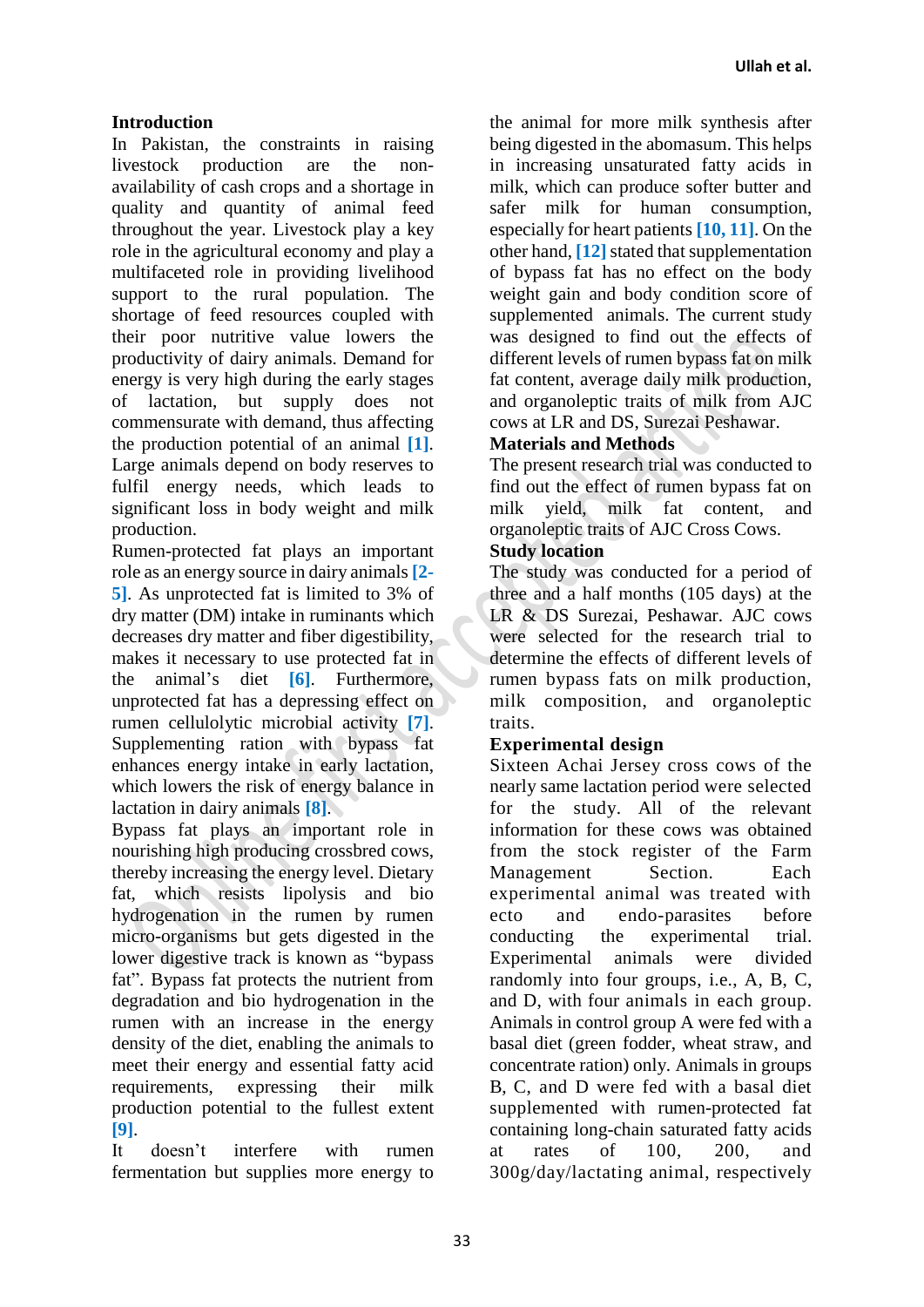(Table 1). Fresh drinking water was available to experimental animals throughout the day. The duration of the experimental trial was 105 days. A 15-day adaptation period was given to the experimental animals. Bypass fat was thoroughly mixed in the concentrate mixture before being offered to experimental animals.

Animals were hand milked twice daily  $(05:00 \text{ am } \& 03:00 \text{ pm})$  and the milk yields were recorded. Milk samples (20 ml) from individual animals were thoroughly mixed and shifted to the laboratory in clean and sterile Borosil glass bottles. As per Lee *et a.* **[13]**, the chemical composition of milk samples was analyzed through Lactoscan (Milk Analyzer). Organoleptic traits, including smell, taste, and color, were evaluated by 10 members comprised of officers and officials of Livestock Research & Development Station Surezai through a nine (09) point hedonic scale. An evaluation proforma in this respect has been prepared by the concerned panelist.

**Table 1. Quantity of Rumen bypass fat offered to each experimental animal group is given in the table**

| o<br>Group | <b>Bypass Fat (g/day)</b> | <b>No. of Animals</b> |  |
|------------|---------------------------|-----------------------|--|
|            |                           |                       |  |
|            | 100                       |                       |  |
|            | 200                       |                       |  |
|            | 300                       |                       |  |

#### **Statistical analysis**

For statistical analysis, SPSS 21.0 for Windows (SPSS Inc., Chicago, IL) was used. The data was analyzed through oneway Analysis of Variance (ANOVA). A Complete Randomized Design (CRD) model was used for analysis of treatments. The statistical model included the effects of supplementation of different levels of bypass fat on milk production, fat content, and SNF content. Data was expressed as a mean with standard deviation, and the difference was tested through Tukey's test. When P≤0.05 differences were considered as significant.

## **Results**

The present research trial was conducted to find out the effects of bypass

supplementation on milk quality and quantity in AJC cows at LR & DS Surezai. During the research trial, data was collected for daily milk production, milk fat, solid not-fat (SNF), and organoleptic quality of milk from AJC cows. The detailed results are discussed as under.

#### **Effects of supplementation of bypass fat on milk production**

The daily milk production of experimental animals was analyzed on a daily basis two times a day (average daily milk) for 105 days (three and a half months). The detailed results of the supplementation of different levels of bypass fat on average daily milk production and percent milk increase are given in (Table 2).

|  | Table 2. Effect of supplementation of different levels of bypass fat on milk production |  |  |  |  |
|--|-----------------------------------------------------------------------------------------|--|--|--|--|
|--|-----------------------------------------------------------------------------------------|--|--|--|--|

| Group | <b>Initial Milk (Liter)</b> | <b>Final Milk (Liter)</b> | <b>Increase Milk %</b>          |
|-------|-----------------------------|---------------------------|---------------------------------|
|       | $3.394 \pm 0.02$            | $2.913 \pm 0.07$ °        | $-14.176 \pm 2.08$ <sup>d</sup> |
|       | $3.562 \pm 0.14$            | $3.763 + 0.14^b$          | $5.634 \pm 0.74$ °              |
|       | $3.344 \pm 0.08$            | $3.748 + 0.06^b$          | $12.092+1.34b$                  |
|       | $3.456 \pm 0.04$            | $4.228 + 0.05^{\circ}$    | $22.317 + 0.75^{\text{a}}$      |
| .     |                             |                           |                                 |

Means under different superscripts are significantly different (P≤0.05) Where=0g bypass fat,  $B=100g$ ,  $C=200g$ ,  $D=300g$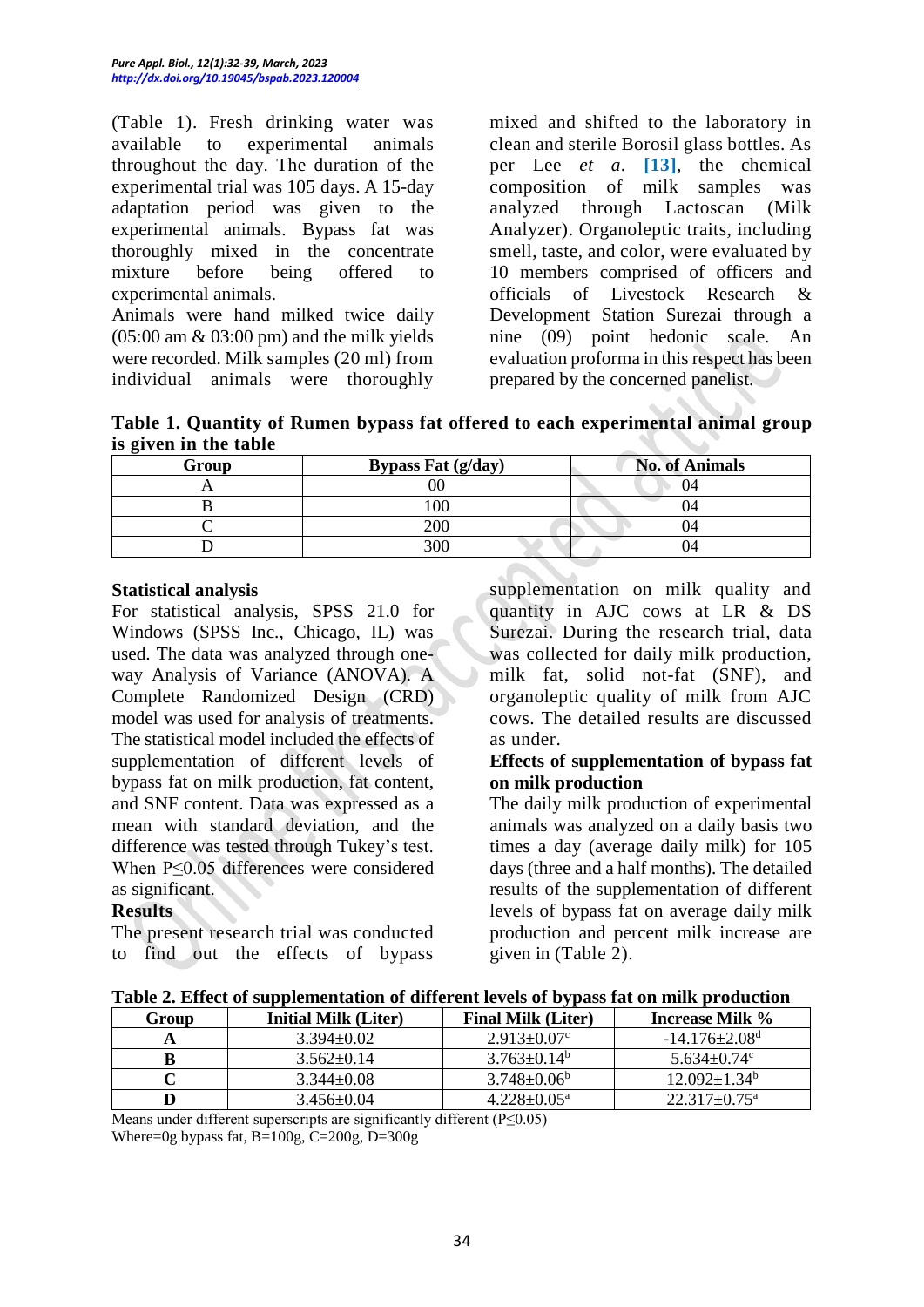The results indicated a significant  $(P< 0.05)$ increase in daily milk production in group D (4.228 liters), followed by group C (3.748 liters) and group B (3.763 liters) as compared to control group A (2.913 liters). However, a very slight change was observed in the groups B and C animals in their final milk production as compared to the group D animals, which showed a significant (P< 0.05) increase in daily milk yield as compared to the control group.

#### **Effects of supplementation of bypass fat on milk fat content**

The milk fat content of experimental animals was analyzed every alternate day for 105 days (three and a half months). The detailed results of the supplementation of different levels of bypass fat on milk fat content are given in (Table 3). The present findings showed that supplementation of bypass fat also significantly  $(P \le 0.05)$ increased the percent fat content of the milk in groups D, C, and B from 2.72% to 12.99, 18.12, and 35.35%, respectively. The highest percent fat content was recorded in group D, which was supplemented with 300g of bypass fat, followed by groups C, B, and control A, supplemented with 200g, 100g, and 0g of bypass fat, respectively.

| Table 3. Effect of supplementation of different levels of bypass fat on milk fat content |
|------------------------------------------------------------------------------------------|
|------------------------------------------------------------------------------------------|

| Group | Initial Fat %   | <b>Final Fat %</b>    | <b>Increase Fat %</b>      |
|-------|-----------------|-----------------------|----------------------------|
|       | $3.62 + 0.09$   | $3.72^{c}+0.17$       | $2.72^{d} + 2.20$          |
|       | $3.65 \pm 0.13$ | $4.12^b + 0.17$       | $12.99^{\circ}$ $\pm 1.09$ |
|       | $3.72 \pm 0.05$ | $4.40^{\rm b}$ ± 0.08 | $18.12^b \pm 1.29$         |
|       | $3.75 \pm 0.06$ | $5.07^{\circ}$ ± 0.09 | $35.35^{\circ}+2.75$       |

Means under different superscripts are significantly different (P≤0.05).

Where=0g bypass fat, B=100g, C=200g, D=300g

#### **Effects of supplementation of bypass fat on milk SNF content**

The milk composition of the experimental animals was analyzed every alternate day for 105 days (three and a half months). The detailed results of the supplementation of different levels of bypass fat on milk composition like SNF are given in (Table

4). The current findings indicate that supplementation of different levels of bypass fat does not significantly affect the SNF content of milk in experimental animals. As there is no significant change observed in initial and final SNF% in any of the treated groups as compared to the control group.

**Table 4. Effect of supplementation of different levels of Bypass fat on SNF content.**

| Group | .<br>Initial SNF % | . .<br>Final SNF % |
|-------|--------------------|--------------------|
|       | $8.415 \pm 0.006$  | $8.415 \pm 0.005$  |
|       | $8.416\pm0.006$    | $8.418 \pm 0.005$  |
|       | $8.413 \pm 0.006$  | $8.417\pm0.049$    |
|       | $8.417\pm0.006$    | $8.420\pm0.005$    |

Means under different superscripts are significantly different (P≤0.05).

Where A=0g bypass fat, B=100g, C=200g, D=300g

#### **Effects of supplementation of bypass fat on organoleptic quality of milk**

Recent findings indicated that the addition of bypass fat has a significant effect on the taste of milk, such that increasing the level of bypass fat results in a high score of milk taste, thereby increasing the acceptability of milk produced. The highest numerical score

was indicated by groups D, and C, followed by B, and the lowest in control group A. Supplementation of bypass fat resulted in improved flavor such that the highest numerical score was indicated by group D, followed by groups C, and B, and the lowest in control group A. Results indicated that the texture of milk was not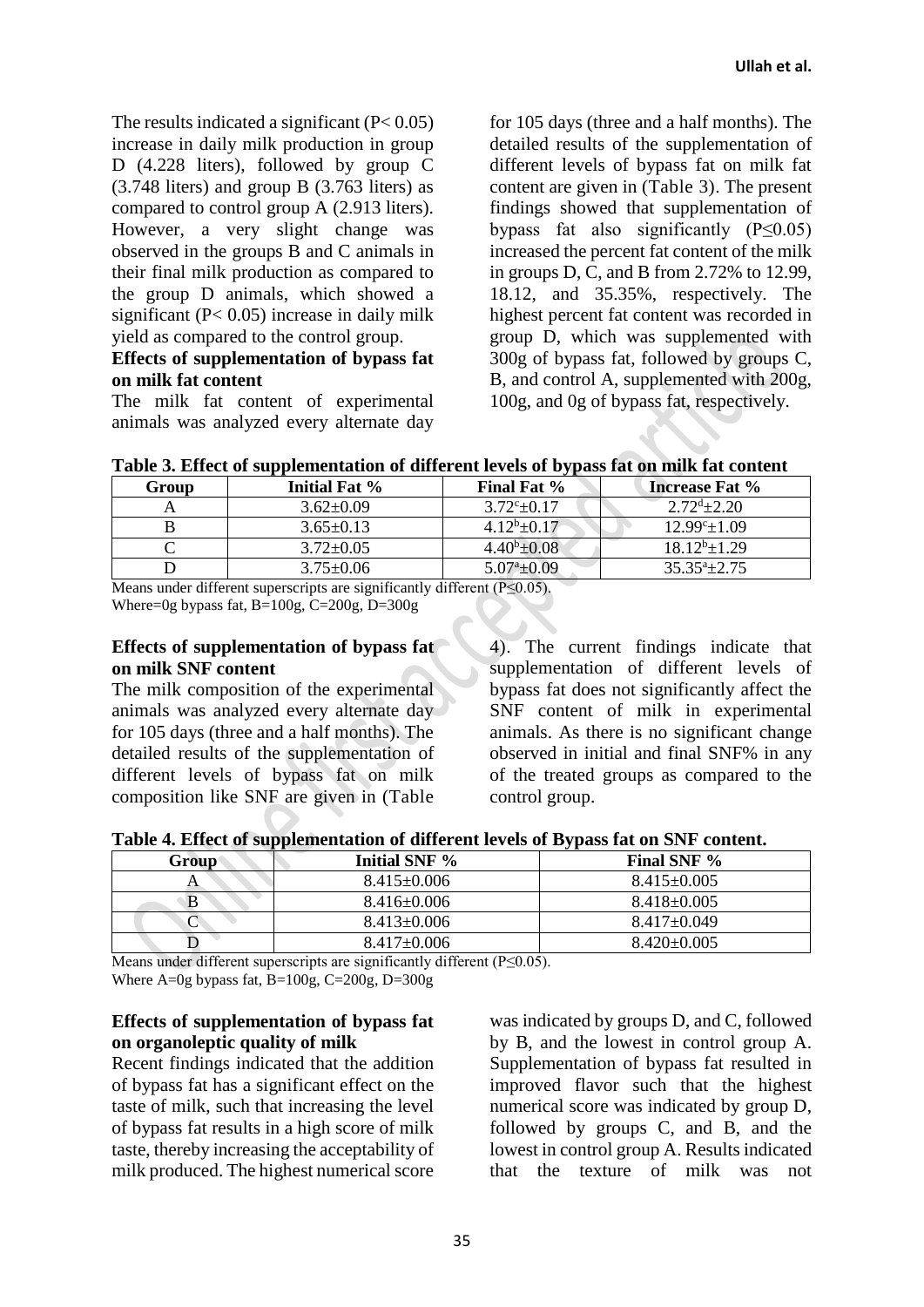significantly affected by the increasing level of bypass fat. Results indicated that supply of bypass fat resulted in decreased score values such that an increasing level of bypass fat results in the lowest score in group D, followed by C, B, and the highest in control group A (Table 5).

**Table 5. Effect of supplementation of different levels of bypass fat on organoleptic quality of milk.**

| Group | Taste                        | Flavor                       | <b>Texture</b>  | Color                         |
|-------|------------------------------|------------------------------|-----------------|-------------------------------|
|       | $6.60 + 0.52^b$              | $6.90\pm0.74^b$              | $7.50 \pm 0.53$ | $7.50 \pm 0.53$ <sup>a</sup>  |
|       | $7.10+0.57^{ab}$             | $7.10+0.74^{ab}$             | $7.60 \pm 0.52$ | $7.30 \pm 0.48$ <sup>a</sup>  |
|       | $7.50 + 0.53$ <sup>a</sup>   | $7.60 + 0.70$ <sup>ab</sup>  | $7.80 \pm 0.43$ | $7.00 \pm 0.47$ <sup>ab</sup> |
|       | $7.70 \pm 0.48$ <sup>a</sup> | $7.80 \pm 0.79$ <sup>a</sup> | $8.00 \pm 0.47$ | $6.70 \pm 0.48$ <sup>b</sup>  |

Where A=0g bypass fat, B=100g, C=200g, D=300g. Means under different superscripts are significantly different (P≤0.05)

#### **Discussion**

Bypass fats play an important role in nourishing high-producing crossbred cows, thereby increasing their energy level. Dietary fat that resists lipolysis and bio hydrogenation in the rumen by rumen micro-organisms but gets digested in the lower digestive track is known as "bypass fat". This bypass fat is degraded by the small intestine lipases **[14]**. Bypass fat protects the nutrient from degradation and bio hydrogenation in the rumen with an increase in the energy density of the diet, enabling the animals to meet their energy and essential fatty acid requirements, expressing their milk production potential to the fullest extent [9]**.** The present results indicated that supplementation of bypass fat to dairy animals resulted in a significant  $(P \le 0.05)$  increase in milk production in all of the tested animals. The present findings are also in line with those of **[11, 15, 16]**, who reported similar significant improvement in milk yield in ruminants due to supplementation of bypass fat. Supplementation of different levels of bypass fat resulted in a gradual increase in milk production as compared to control group. Similar findings were reported by Hammon *et al.* **[17]**, who stated that supplementation of rumen bypass fat in early lactation has a positive effect on milk yield through correcting negative energy balance and thus maintaining the production requirements of dairy animals. The most significantly high ( $P \le 0.05$ ) milk

increase was recorded in group D (4.228L) supplemented with 300g of bypass fat, as compared to control group A (3.456L). Our results also got the support of Barley and Baghel **[18]**, who reported increased milk production and high milk fat content in bypass supplemented groups. Supplementation of 100g (B) and 200g (C) bypass fat also resulted in a significant  $(\overline{P} \le 0.05)$  increase in milk production  $(3.763)$  and  $(3.748)$  respectively, as compared with control groups. The present day findings are in line with those of Gulati *et al.* **[19]**, who also stated that bypass fat supplementation in dairy cows resulted in increased milk production along with increased fat and SNF content. No significant (P≥0.05) difference was recorded in the average daily milk production of groups B and C. It was clarified from the present findings that bypass supplementation resulted in a significant ( $P \leq 0.05$ ) increase in percent milk production for all of the experimental animals. Results indicated that the highest percent milk increase was recorded in group D (22.317) as compared to control group A (-14.176). Similarly, the addition of bypass fat resulted in a significant increase in milk production in dairy animals **[20]**. The addition of 100g (5.634%) and 200g (12.092%) bypass fat also indicated a significant increase in the percent milk production of all of the tested animals. Results also indicated that average daily milk production and percent milk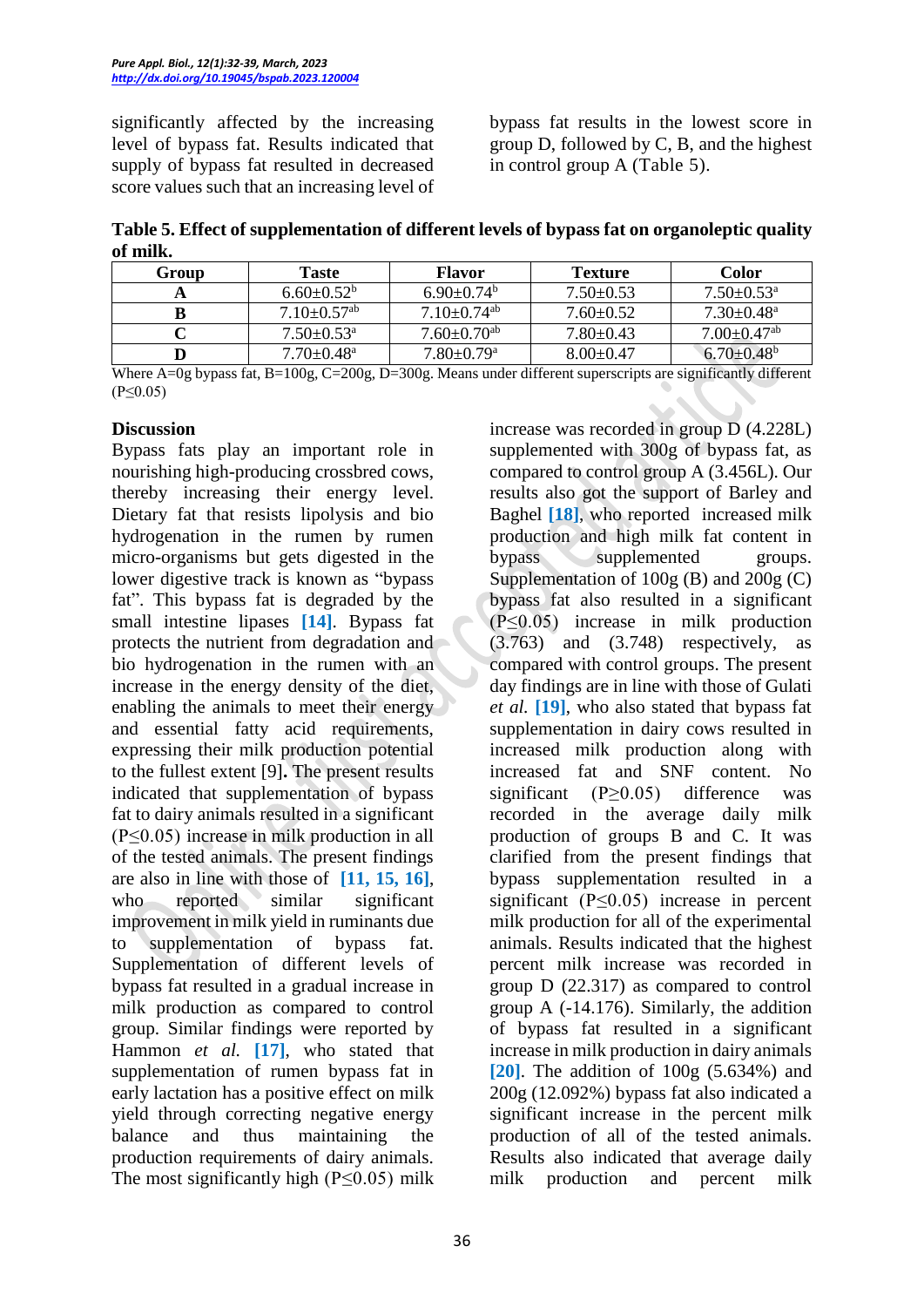production significantly decreased in control group A (3.394 to 2.913). The present day findings are supported by the early work of Sirohi *et al.* **[1]**, who stated that supplementation of 300g of bypass fat per day/animal resulted in a significant increase in milk production by 15.6% in supplemented groups as compared to control. The current findings clarified that supplementation of bypass fat at different levels resulted in a significant increase both in average daily milk production and percent milk production in all experimental animals. Similarly, an increase in milk production from 5.5% to 24% was reported by **[21-23]** due to supplementation of bypass fat in dairy animals. Our findings are also in line with **[24]**, who reported a significant increase in milk production in bypass fat supplemented groups. The present day findings indicate a significant increase in milk fat content in response to increasing levels of bypass fat. Our results also got the support of Barley and Baghel **[18]**, who reported an increased milk fat content in bypass supplemented animals. A significantly higher fat content was recorded in group D (5.07%) supplemented with 300 grams of bypass fat as compared to other supplemented groups and control. Similar results were also reported by **[1, 8]**. Supplementation of 100g (4.12) and 200g (4.20) grams bypass fat also resulted in a significant increase in milk fat content as compared to the control group (3.72). Our findings are also supported by the early findings of Parnerkar *et al.* **[21]**, who stated that supplementation of bypass fat significantly increased the milk fat content of the supplemented dairy animals. Supplementation of bypass fat resulted in a significant increase in milk fat and milk production **[19]**.

It was clarified from the present findings that supplementation of bypass fat also significantly increased the percent fat content of the milk from 2.72% to 12.99, 18.12, and 35.35%, respectively. The

highest percent fat content was recorded in group D supplemented with 300g of bypass fat, followed by groups C, B, and control A, supplemented with 200g, 100g, and 0g bypass fat, respectively. Our findings are also in support of the early work of **[11, 25]**, who reported similar increases in milk fat content in response to supplementation of bypass fat to dairy animals. The overall results indicated that supplementation of increasing levels of bypass fat also results in a significant increase in milk fat content of the experimental animals. Our findings are also in agreement with **[8, 16, 20]** who recorded similar increase in the milk fat content due to supplementation of bypass fat to dairy animals. Our findings are also in line with Soni and Patel **[24]**, who reported a significant increase in fat percentage in bypass fat supplemented groups.

The current findings indicate that the supplementation of different levels of bypass fat did not significantly affect the SNF content of milk in the experimental animals. These findings are supported by the early results of Naik *et al.* **[16]**, who also reported no significant difference in the SNF content of experimental animals. Quite comparable effects were reported by **[1, 8]** during bypass fat supplementation to dairy animals. Our findings are also in agreement with those of Ahmed *et al.* **[12]**, who reported no significant effects of supplementation of bypass fat on the performance of supplemented fed animals. The present findings indicate that the organoleptic attributes were equally acceptable among the panelists. The findings are supported by the results indicated by Arafat *et al.* **[26]**, who also noticed that the quality of samples was acceptable among the members when evaluating the organoleptic quality of milk.

**Conclusion and Recommendations**

It is concluded from the present study findings that supplementation of bypass fat at 300g/day per animal has a significant effect on the milk fat content,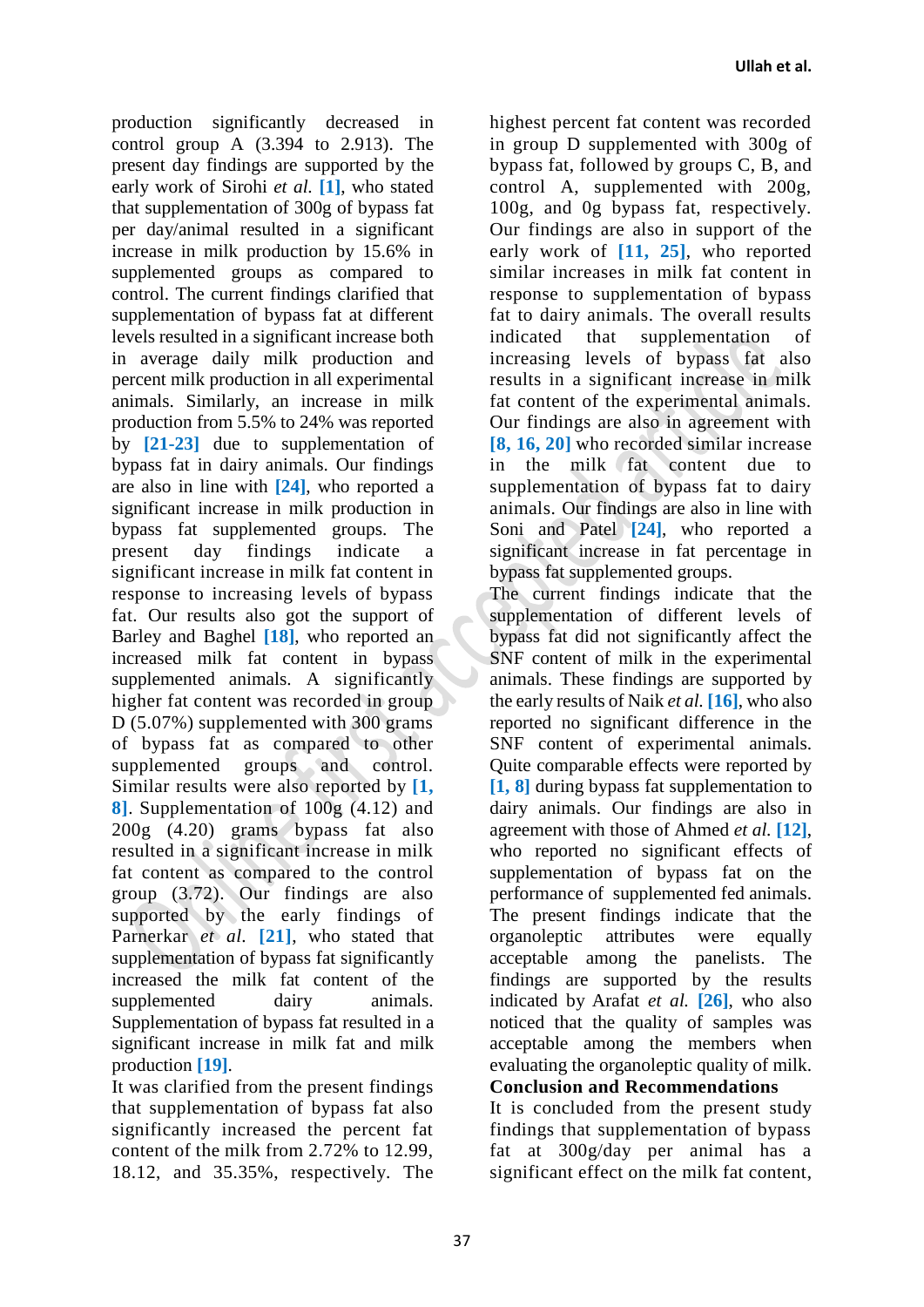daily average milk production, and organoleptic qualities of milk from lightweight AJC cows. In light of our results, it is recommended that bypass fat at 300g/day per lactating animal may be supplemented to improve not only milk fat content but also milk quantity and organoleptic qualities of milk in lightweight dairy cows.

#### **Authors' contributions**

Conceived and designed the experiments: S Ullah, S Khan & K Kaleem, Performed the experiments: ZU Rehman, Z Ullah, R Iqbal, IU Khan & Z Ullah, Analyzed the data: S Khan, Contributed materials/ analysis/ tools: S Ullah, S Khan, K Kaleem, ZU Rehman, R Iqbal, IU Khan, I Ullah, Z Ullah, Z Ullah & HU Rahman, Wrote the paper: S Ullah, S Khan & HU Rahman.

#### **References**

- 1. Sirohi SK, Walli T, & Mohanta RK (2010). Supplementation effect of bypass fat on production performance of lactating crossbred cows. *Indian J Anim Sci* 80(8): 733.
- 2. Saijpaul S, Naik P, & Rani N (2010). Effects of rumen protected fat on in vitro dry matter degradability of dairy rations. *Indian J Anim Sci* 80(10): 993.
- 3. Imran M, Ahmed S, Ditta Y, Mehmood S, Khan M, Gillani S, Rasool Z, Sohail M, Mushtaq A, & Umar S (2018). Effect of microencapsulated butyric acid supplementation on growth performance, ileal digestibility of protein, duodenal morphology and immunity in broilers. *J Hell Vet Medical Soc* 69(3): 1109-1116.
- 4. Xiao M (2019). Copyright© 2019 A Nawab, W Liu, G Li, F Ibtisham, DP Fox, Y Zhao, J Wo, M Xiao, Y Nawab, L An. Department of Livestock Production and Management, Faculty of Animal.
- 5. Aydoğdu U, Coşkun A, Yıldız R, Güzelbekteş H, & Şen İ (2018). Clinical importance of lipid profile in neonatal calves with sepsis.
- 6. Council NR (2001). Nutrient requirements of dairy cattle., 7th edn. (National Academies Press, Washington, DC).
- 7. Ranjan A, Sahoo B, Singh VK, Srivastava S, Singh SP, & Pattanaik AK (2012). Effect of bypass fat supplementation on productive performance and blood biochemical profile in lactating Murrah (Bubalus bubalis) buffaloes. *Trop Anim Health Prod* 44(7): 1615-1621.
- 8. Tyagi N, Thakur SS, & Shelke SK (2010). Effect of bypass fat supplementation on productive and reproductive performance in crossbred cows. *Trop Anim Health Prod* 42(8): 1749-1755.
- 9. Krishna Mohan D, & Reddy Y. (2009). *Role of bypass nutrients in small holder animal production.* Paper presented at the Proc. Anim. Nutr. Asso. World Conf. NAAS complex, ICAR, New Delhi, India.
- 10. Bobe G, Zimmerman S, Hammond E, Freeman A, Porter P, Luhman C, & Beitz D (2007). Butter composition and texture from cows with different milk fatty acid compositions fed fish oil or roasted soybeans. *J Dairy Sci* 90(6): 2596-2603.
- 11. Garg M, Sherasia P, Bhanderi B, Gulati S, & Scott T (2008). Effect of feeding bypass fat supplement on milk production and characteristics of butter fat. *Ind J Dairy Sci* 61(1): 56-61.
- 12. Ahmed S, Aamir M, Ul-Haque M, Ahmad N, Marghazani I, & Khan M (2020). Influence of rumen bypass fat fed with total mixed ration on growth performance in Nili-Ravi buffalo calves. *J Hell Vet Medical Soc* 71(4): 2437-2444.
- 13. Lee J, Durst R, & Wrolstad R (2005). AOAC official method 2005.02: total monomeric anthocyanin pigment content of fruit juices, beverages, natural colorants, and wines by the pH differential method. *Official methods of analysis of AOAC International* 2.